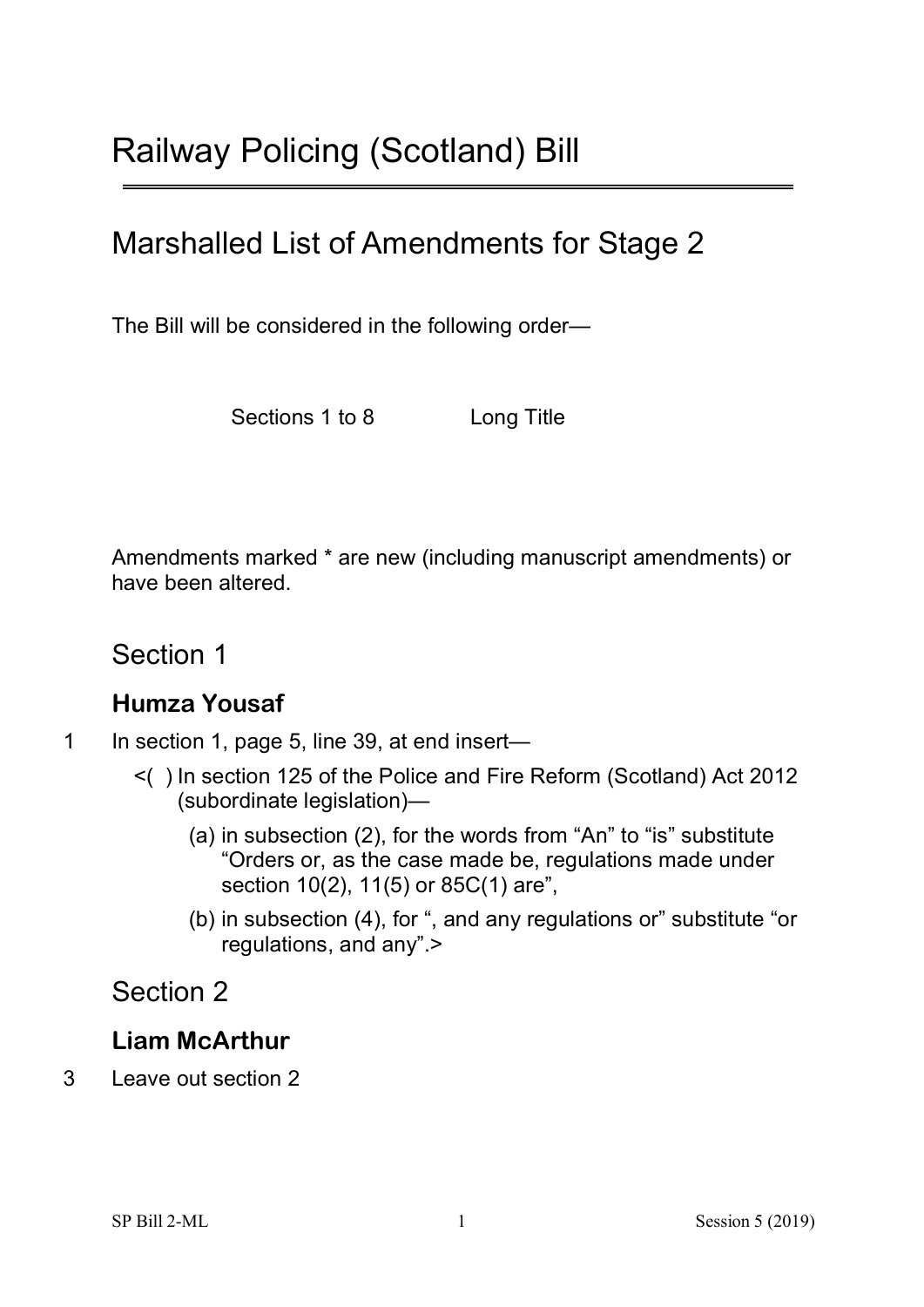# After section 2

## **Douglas Ross**

- 4 After section 2, insert—
	- <2A Training in relation to policing of railways and railway property After section 21 of the Police and Fire Reform (Scotland) Act 2012 (direction and control of the police service), insert—
		- "21A Policing of railways and railway property
			- (1) The chief constable must ensure that all constables and police cadets receive the necessary training to police railways and railway property.
			- (2) Training provided under subsection (1) must include the completion of personal track safety training.
			- (3) The Scottish Ministers must by regulations specify the level of personal track safety training to be completed by constables and police cadets under subsection (2).
			- (4) Prior to making regulations under subsection (3), the Scottish Ministers must consult—
				- (a) the Office of Rail and Road,
				- (b) Network Rail,
				- (c) the Scottish Police Authority,
				- (d) the chief constable of the Police Service of Scotland,
				- (e) such other bodies as the Scottish Ministers may determine." >

# **Douglas Ross**

5 After section 2, insert—

<2B Funding of training under section 2A

After section 21 of the Police and Fire Reform (Scotland) Act 2012 (direction and control of the Police Service), insert—

- "21B Funding of training under section 21A
	- (1) As soon as practicable after the end of each yearly period ending on 31 March, the chief constable must prepare an annual report on the cost of training constables and police cadets under section 21A.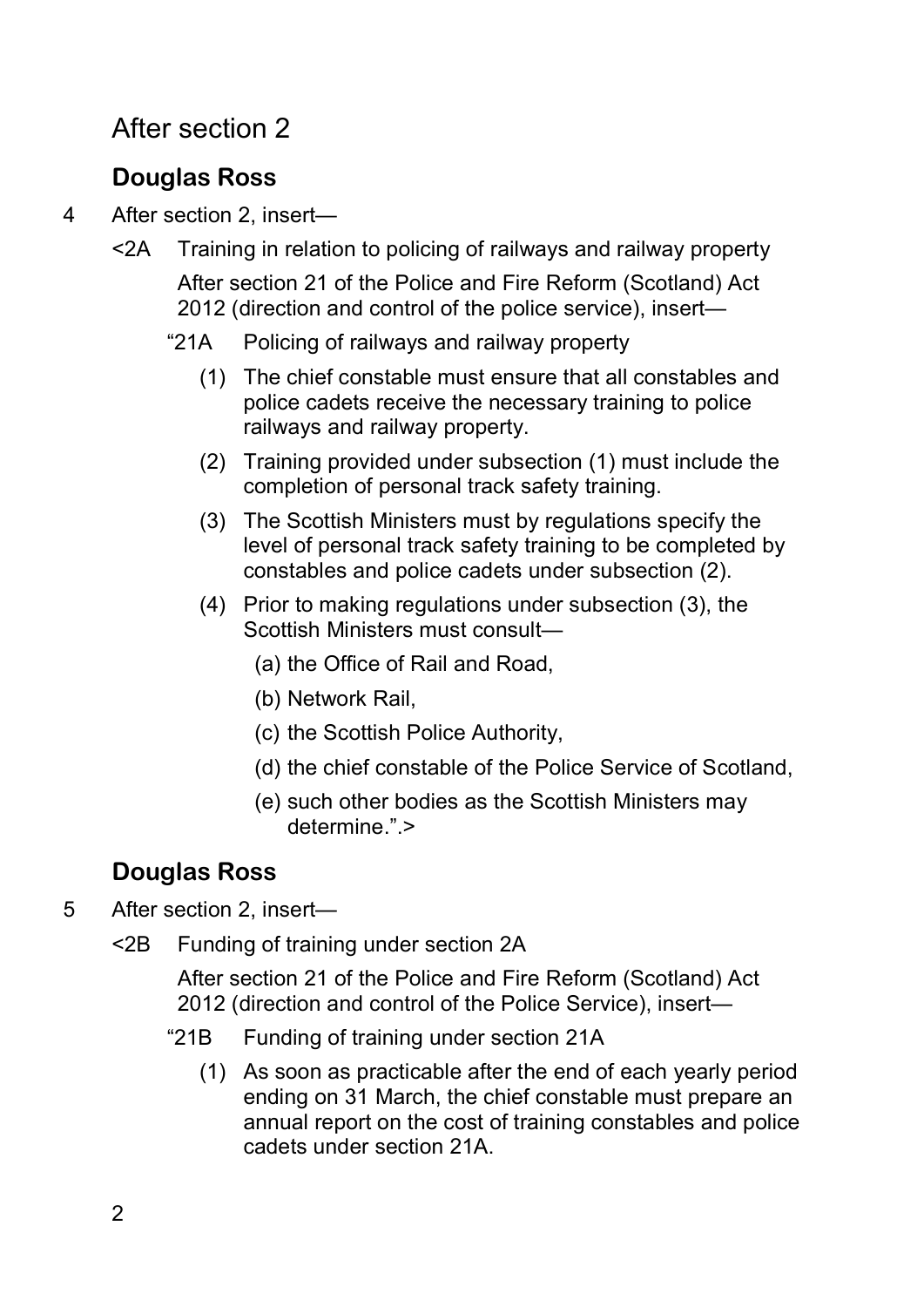- (2) The chief constable must—
	- (a) give a copy of the annual report to the Scottish Ministers and the Authority, and
	- (b) publish the annual report in such a manner as the chief constable considers appropriate (having regard to the desirability of it being accessible to those whom the chief constable considers likely to have an interest in it).
- (3) The Scottish Ministers must lay before the Scottish Parliament a copy of each annual report given to them under this section  $"$  >

# Section 3

## **Margaret Mitchell**

- 6 In section 3, page 6, line 22, at end insert—
	- $\leq$  (1A) A constable must not enter a railway property under subsection (1) unless that constable has completed personal track safety training.>

## **Margaret Mitchell**

- 7 In section 3, page 6, line 33, at end insert—
	- <(4A) The Scottish Ministers must by regulations specify the level of personal track safety training to be completed by constables under subsection (1A).
	- (4B)Prior to making regulations under subsection (4A), the Scottish Ministers must consult—
		- (a) the Office of Rail and Road,
		- (b) Network Rail,
		- (c) the Scottish Police Authority,
		- (d) the Police Service of Scotland,
		- (e) such other bodies as the Scottish Ministers may determine.".>

#### **Liam McArthur**

8 Leave out section 3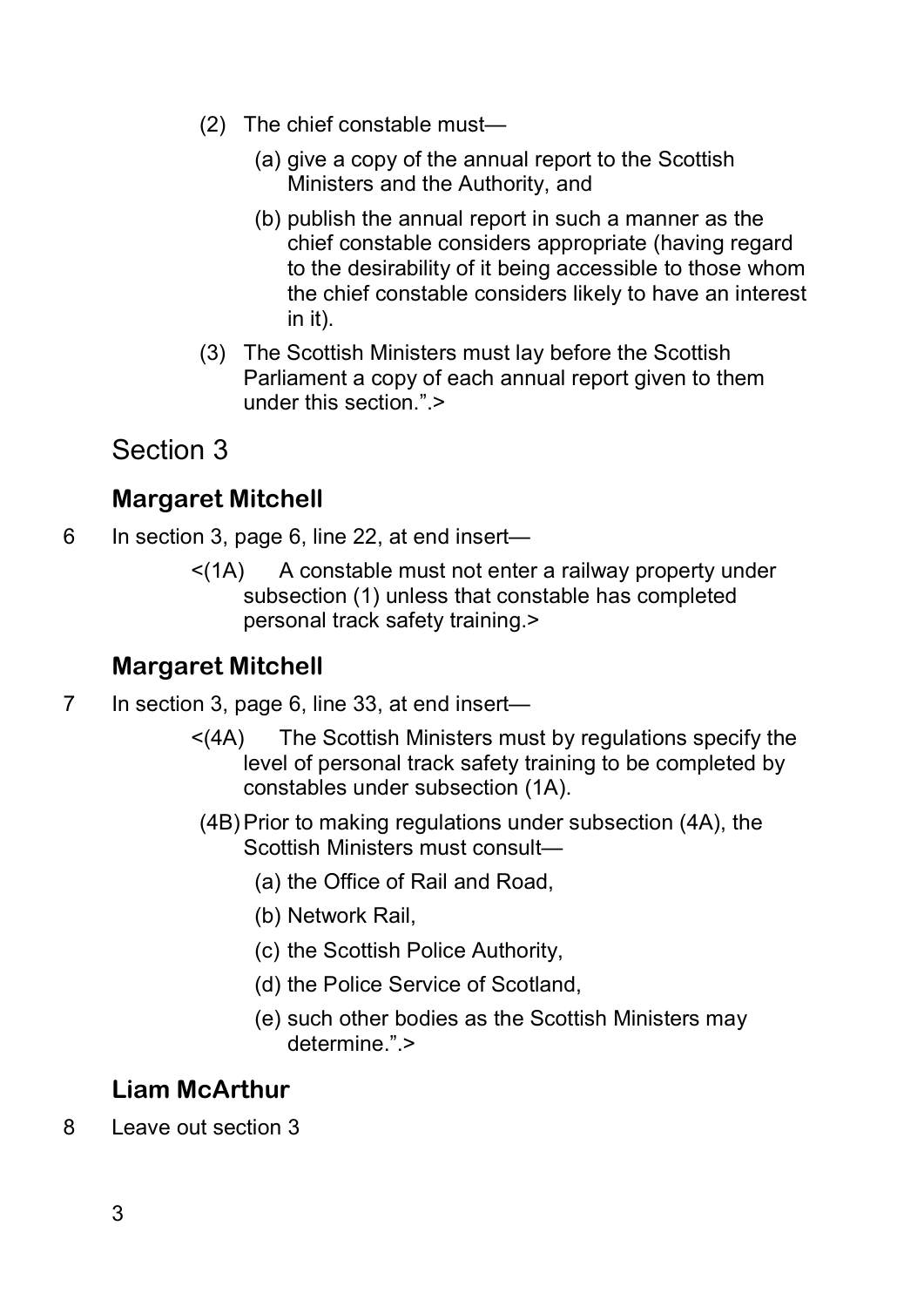Section 5

## **Liam McArthur**

9 Leave out section 5

After section 5

## **John Finnie**

2 After section 5, insert—

<Transitional provision

Limitation on redeployment of constables

- (1) Subsection (2) applies to a constable of the Police Service of Scotland who—
	- (a) immediately before the transfer date, is a constable of the British Transport Police Force (including any such constable who is, at that time, engaged in service outwith that force). and
	- (b) is transferred to the Police Service of Scotland on the transfer date by or under an enactment.
- (2) A constable to whom this subsection applies—
	- (a) is to be assigned duties that relate to the policing of a railway or railway property, and
	- (b) must not be assigned duties that do not so relate unless it is necessary to meet a special demand on resources for policing.
- (3) If a constable to whom subsection (2) applies is, on the transfer date, engaged in service outwith the Police Service of Scotland, the limitation in subsection (2) is suspended until such time as the service outwith the Police Service of Scotland ends.
- (4) Subsection (2) ceases to apply to a constable if, on or after the transfer date, the constable gives the chief constable written consent to the lifting of the limitation imposed by that subsection.
- (5) In this section—

"chief constable" means the chief constable of the Police Service of Scotland,

"policing" has the meaning given by section 99 of the Police and Fire Reform (Scotland) Act 2012,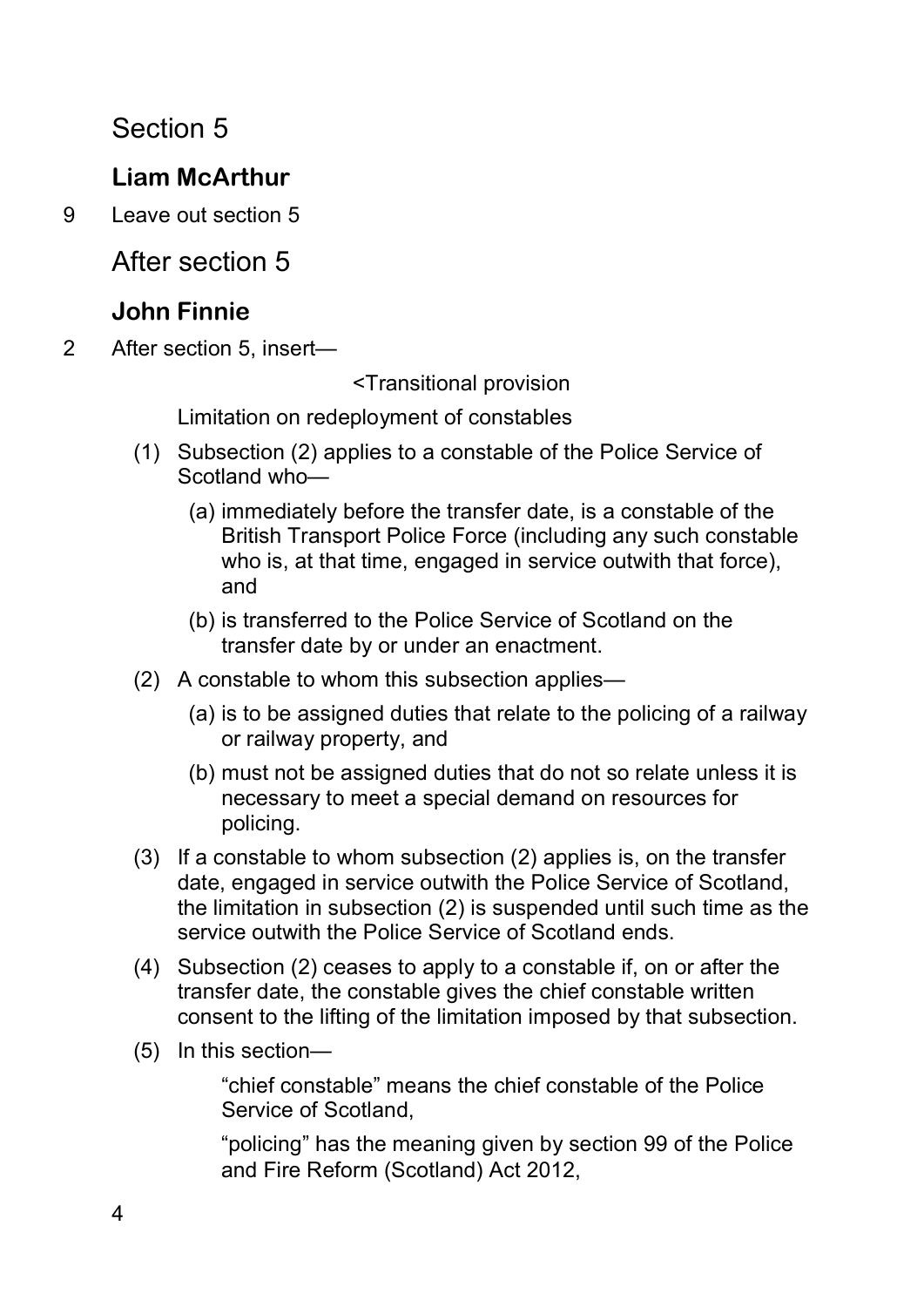"railway" and "railway property" have the meanings given by section 85M of that Act,

"transfer date" means the date on which the enactment which transfers the constable to the Police Service of Scotland provides for the transfer to occur.>

Section 7

## **Liam McArthur**

10 In section 7, page 7, line 19, leave out <such day as the Scottish Ministers may by regulations appoint> and insert <1 April 2027>

#### **Liam McArthur**

- 11 In section 7, page 7, line 20, at end insert—
	- <(2A) Regulations under subsection (2) must not be made unless the condition in subsection (2B) is met.
		- (2B) The condition is that the Scottish Ministers have prepared, and laid before the Parliament, a report showing that—
			- (a) consultation has been undertaken with—
				- (i) the British Transport Police Federation,
				- (ii) the Scottish Police Federation,
				- (iii) the British Transport Police Authority,
				- (iv) the Scottish Police Authority,
				- (v) the chief constable of British Transport Police,
				- (vi) the chief constable of the Police Service of Scotland,
				- (vii) such other bodies as the Scottish Ministers may determine, and
			- (b) each body or person mentioned in sub-paragraphs (a)(i) to (a)(vi) has confirmed that it is satisfied that the functions conferred by this Act can be carried out effectively.>

#### **Douglas Ross**

- 12 In section 7, page 7, line 20, at end insert—
	- <(2A) Regulations under subsection (2) must not be made unless the condition in subsection (2B) is met.